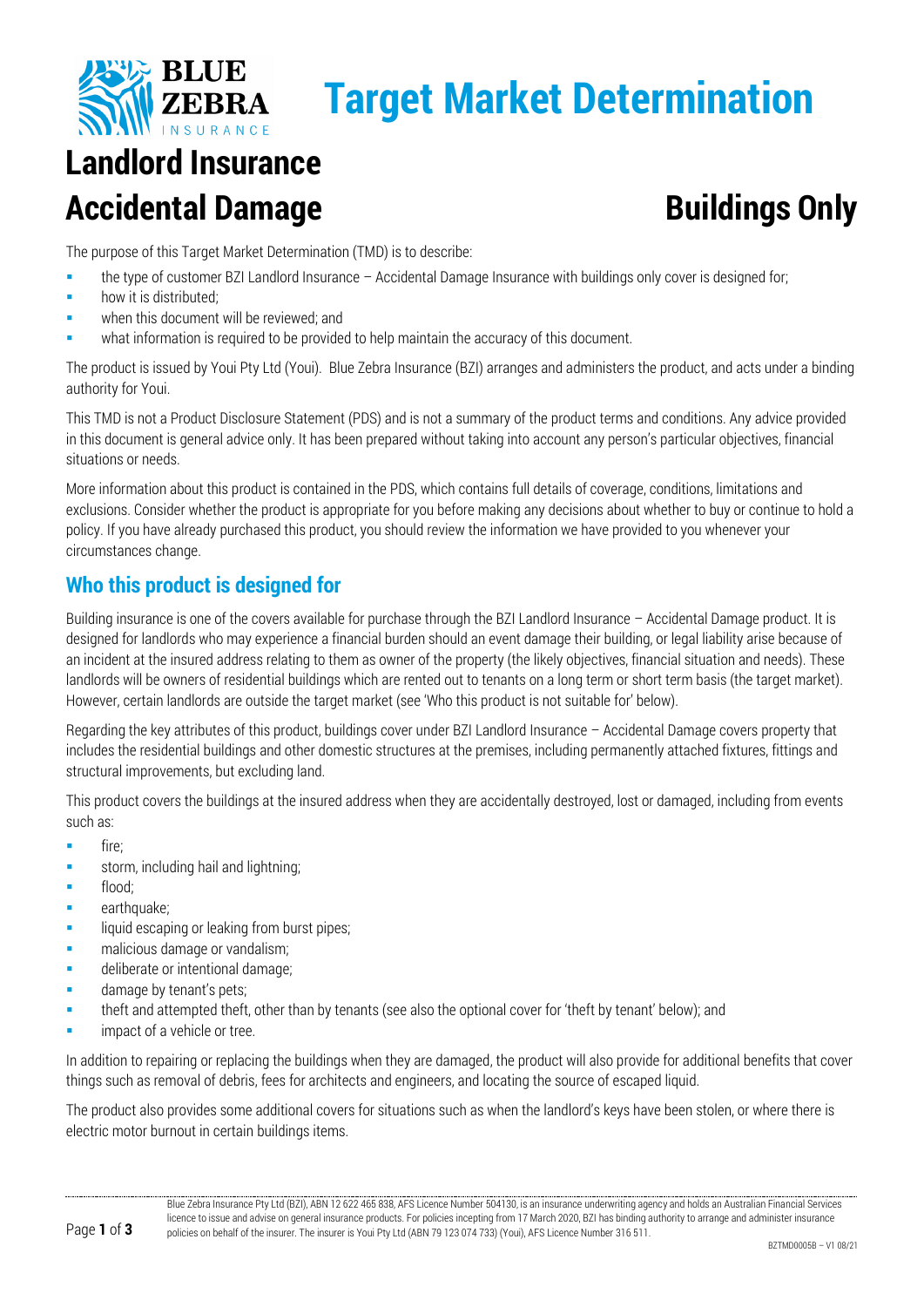

#### **Target Market Determination**

#### **Landlord Insurance – Accidental Damage, Buildings Only**

Another key attribute of BZI Landlord Insurance – Accidental Damage is cover for legal liability. This provides protection to the landlord if they become liable to pay for the death of or injury to unrelated people, or damage to their property, for incidents in relation to them owning the property at the insured address.

There are also some optional covers for purchase to meet more specific objectives, financial situation and needs of landlords. Where included on the policy, these covers are further key attributes of BZI Landlord Insurance – Accidental Damage:

- (a) **Theft by tenant** designed for landlords who may experience a financial burden from the theft of buildings items by their tenant or a visitor of their tenant. Further, when there is a claim paid for theft by tenant this cover may provide an additional benefit for limited legal expenses that the landlord incurs when seeking to recover from the tenant (or their visitor).
- (b) **Loss of rent** designed for landlords who may experience a financial burden if the property becomes uninhabitable or untenantable and as a result they do not get rental income. For example if there is damage or destruction of the building at the insured address, or the tenants are unable to access the property due to damage or destruction at a nearby property.
- (c) **Rent default** designed for landlords who may experience a financial burden if their tenant stops paying the rent that is owed under a long term rental agreement, including if they vacate the property without giving the required notice and leaving unpaid rent, or stop paying rent and refuse to vacate the property.

All the above key attributes make BZI Landlord Insurance – Accidental Damage cover likely to be consistent with the likely objectives, financial situation and needs of the target market because it provides cover, or the option to add cover, for events that may result in significant damage to the landlord's buildings, or loss of rental income from the property. The product provides coverage for the typical types of domestic structures that landlords expect to be considered part of the insured property. The product also provides coverage for legal liability arising because of incidents at the insured address that the landlord may be liable for given their ownership of the property.

#### **Who this product is not suitable for**

This product is not suitable for landlords whose buildings are:

- **Phonorly maintained and not in an occupiable, liveable condition;**
- part of a strata title;
- used as a hotel, motel or bed and breakfast accommodation;
- used as a boarding house or hostel.

#### **Distribution conditions**

BZI Landlord Insurance – Accidental Damage can only be purchased through an intermediary authorised by BZI. BZI has contractual arrangements with brokers (including their Authorised Representatives) who are appropriately licensed to sell their products, and as part of their licensing these brokers have adequate training to provide this product to their customers. BZI has a range of supervision and monitoring procedures, and provides training and support regarding the process to follow for getting quotes for this product and administering the policies once purchased.

When completing a quote, the BZI processes include a number of questions that enable the collection of information that help to determine if the applicant is within the target market for this product, if we will insure them and their buildings, and for what premium and excess. The customer should always answer these questions accurately and check with their intermediary if they are not sure what a question means.

These conditions make it likely that BZI Landlord Insurance – Accidental Damage will only be distributed to consumers within the target market for this product because the brokers have knowledge of the policy terms and conditions, and processes are designed to identify instances where a policy is not suitable for the applicant.